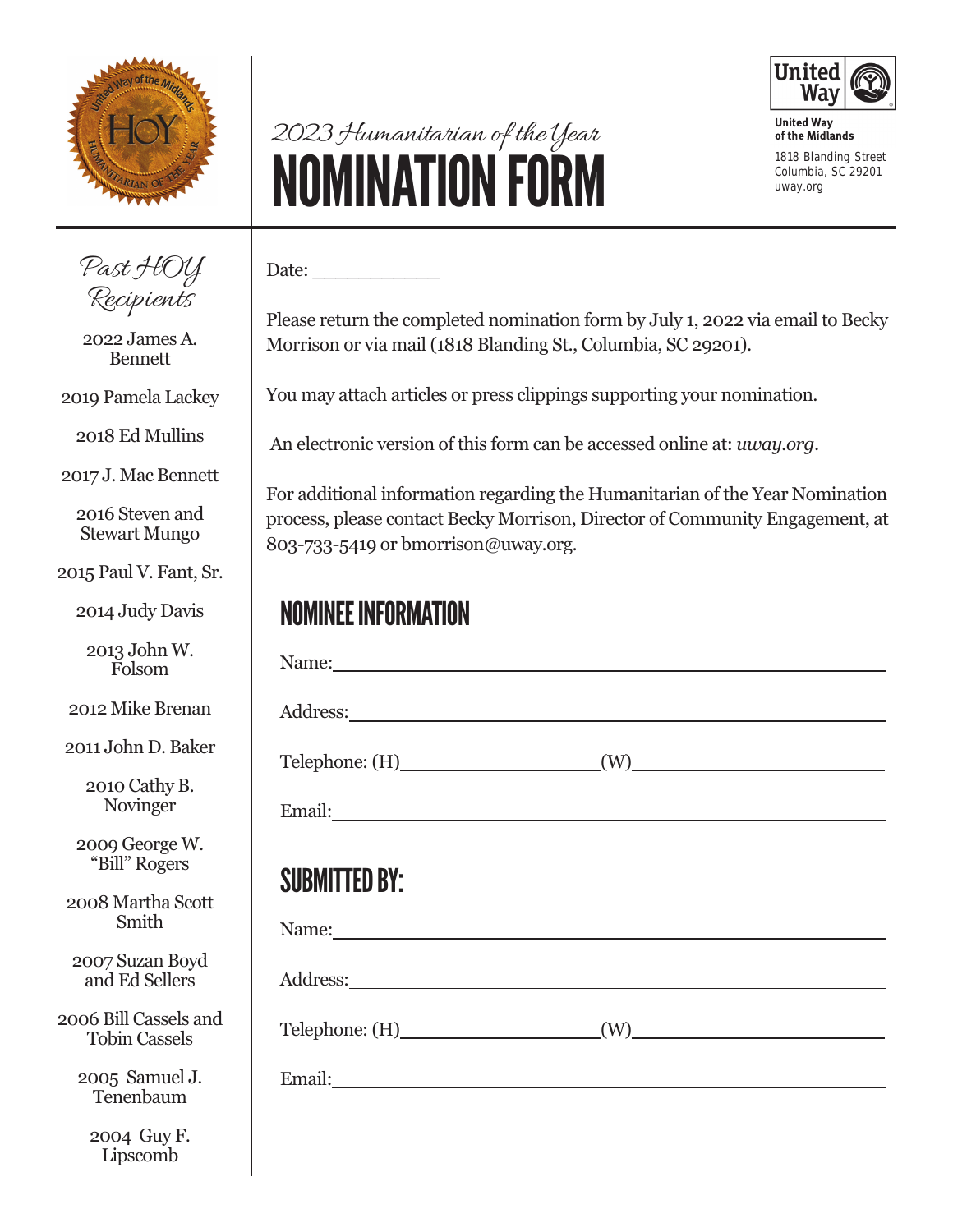

## 2023 Humanitarian of the Year NOMINATION FORM



**United Way** of the Midlands **1818 Blanding Street Columbia, SC 29201 uway.org**

2003 Gayle Averyt

2002 Charlotte Lunsford Berry

2001 John W. Fling

2000 Joe Anderson, Joel Smith and Bob **Staton** 

1999 Betty Duffie

1998 Major General Robert B. Solomon

> 1997 E. Perry Palmer

1996 Joseph L. Pinner

1995 Robert L. Blanton, Jr.

1994 Evan and Cindy Nord

1993 B. Palmer **McArthur** 

1992 Sister Mary Jacob

> 1991 Jean W. Blount

1990 George C. Fant, Jr.

1989 Frank S. Smith, Jr.

1988 Virgil C. Summer

1. Describe how the nominee has provided outstanding leadership and worked with others over a sustained period of time to improve the Midlands.

2. How has the nominee contributed to creative solutions to critical human service issues in our community or improved the methods of meeting community needs?